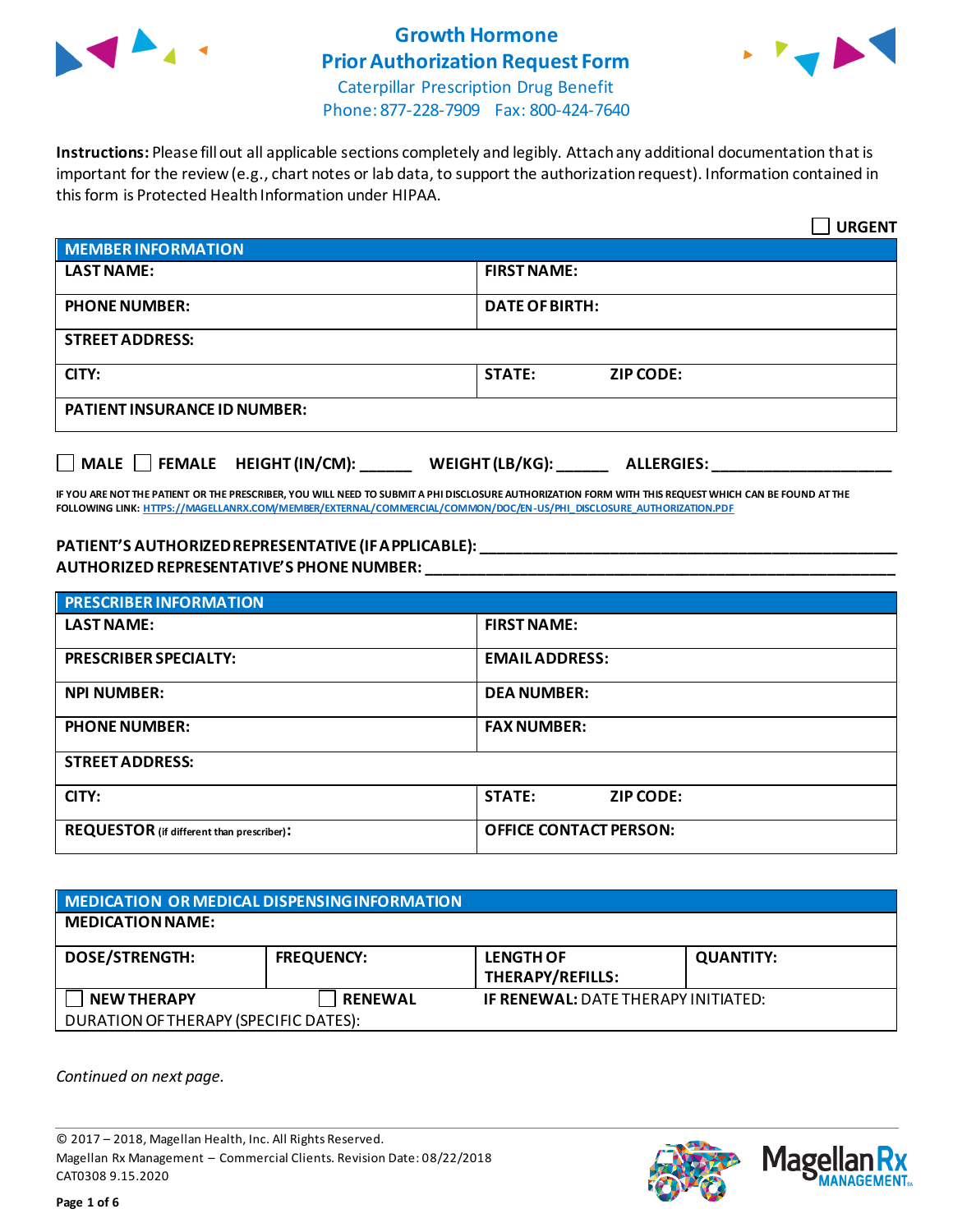

## **Growth Hormone Prior Authorization Request Form**





| <b>MEMBER'S LAST NAME:</b>                                                                                                                                                                                                                                                                                               | <b>MEMBER'S FIRST NAME:</b>                                                                                              |                                                       |  |  |
|--------------------------------------------------------------------------------------------------------------------------------------------------------------------------------------------------------------------------------------------------------------------------------------------------------------------------|--------------------------------------------------------------------------------------------------------------------------|-------------------------------------------------------|--|--|
|                                                                                                                                                                                                                                                                                                                          | 1. HAS THE PATIENT TRIED ANY OTHER MEDICATIONS FOR THIS CONDITION?                                                       | <b>NO</b><br>YES (if yes, complete below)             |  |  |
| <b>MEDICATION/THERAPY (SPECIFY</b><br>DRUG NAME AND DOSAGE):                                                                                                                                                                                                                                                             | <b>DURATION OF THERAPY (SPECIFY</b><br>DATES):                                                                           | <b>RESPONSE/REASON FOR</b><br><b>FAILURE/ALLERGY:</b> |  |  |
| <b>2. LIST DIAGNOSES:</b>                                                                                                                                                                                                                                                                                                |                                                                                                                          | ICD-10:                                               |  |  |
| □ Growth hormone deficiencies WITHOUT organic pituatiry disease<br>□ Grwoth hormone deficiences WITH organic pituitary disease<br>□ Idiopathic Short Stature (ISS)<br>□ Small for gestation age (SGA)<br>□ Turner's Syndrome<br>□ Prader-Willi Syndrome<br>□ Noonan Syndrome<br>□ Short Stature Homeobox (SHOX) Syndrome |                                                                                                                          |                                                       |  |  |
|                                                                                                                                                                                                                                                                                                                          | 3. REQUIRED CLINICAL INFORMATION: PLEASE PROVIDE ALL RELEVANT CLINICAL INFORMATION TO SUPPORT A                          |                                                       |  |  |
| PRIOR AUTHORIZATION.                                                                                                                                                                                                                                                                                                     |                                                                                                                          |                                                       |  |  |
| <b>FOR ALL REQUESTS:</b><br>Has the patient tried Norditropin for at least 3 months and had an inadequate response or intolerance (unless<br>requesting Nordotropin)? □ Yes □ No                                                                                                                                         |                                                                                                                          |                                                       |  |  |
| PEDIATRIAC PATIENTS < 18 YEARS OF AGE:<br>Is the provider a pediatric endocrinologist or in the case of chronic kidney disease, pediatric nephrologist? $\Box$ Yes $\Box$<br><b>No</b>                                                                                                                                   |                                                                                                                          |                                                       |  |  |
| For GHD WITHOUT organic pituitary disease:<br>Does the patient have growth failure caused by inadequate secretion of endogenous growth hormone in the<br>absence of organic pituitary disease? DYes DNo                                                                                                                  |                                                                                                                          |                                                       |  |  |
| Has growth hormone deficiency been confirmed by ONE of the following:<br>$\Box$ TWO provocative test with results below 10 ng/ml (i.e. i.e., L-Dopa, insulin-induced hypoglycemia, arginine,<br>glucagon, or clonidine)                                                                                                  |                                                                                                                          |                                                       |  |  |
| □ ONE provocative stimulation test less than 15 ng/mL AND a low insulin-like growth factor-1 (IGF-1) level for the<br>patients age, gender, and pubertal status AND a low IGFBP (insulin-like growth factor binding protein-3)<br><b>Documentation must be submitted</b>                                                 |                                                                                                                          |                                                       |  |  |
| Is the patient's height below the third percentile for their age and gender related height? $\Box$ Yes $\Box$ No<br><b>Documentation must be submitted</b>                                                                                                                                                               |                                                                                                                          |                                                       |  |  |
| Does the patient have a decreased growth velocity of $\geq 2$ standard deviations (SD) below the age-related mean<br>measured over 1 year? $\Box$ Yes $\Box$ No<br>Documentation must be submitted                                                                                                                       |                                                                                                                          |                                                       |  |  |
| <b>Documentation must be submitted</b>                                                                                                                                                                                                                                                                                   | Does the patient have delayed skeletal maturation of $\geq 2$ SD below the age/gender related mean? $\Box$ Yes $\Box$ No |                                                       |  |  |





<sup>© 2017</sup> – 2018, Magellan Health, Inc. All Rights Reserved. Magellan Rx Management – Commercial Clients. Revision Date: 08/22/2018 CAT0308 11.15.2021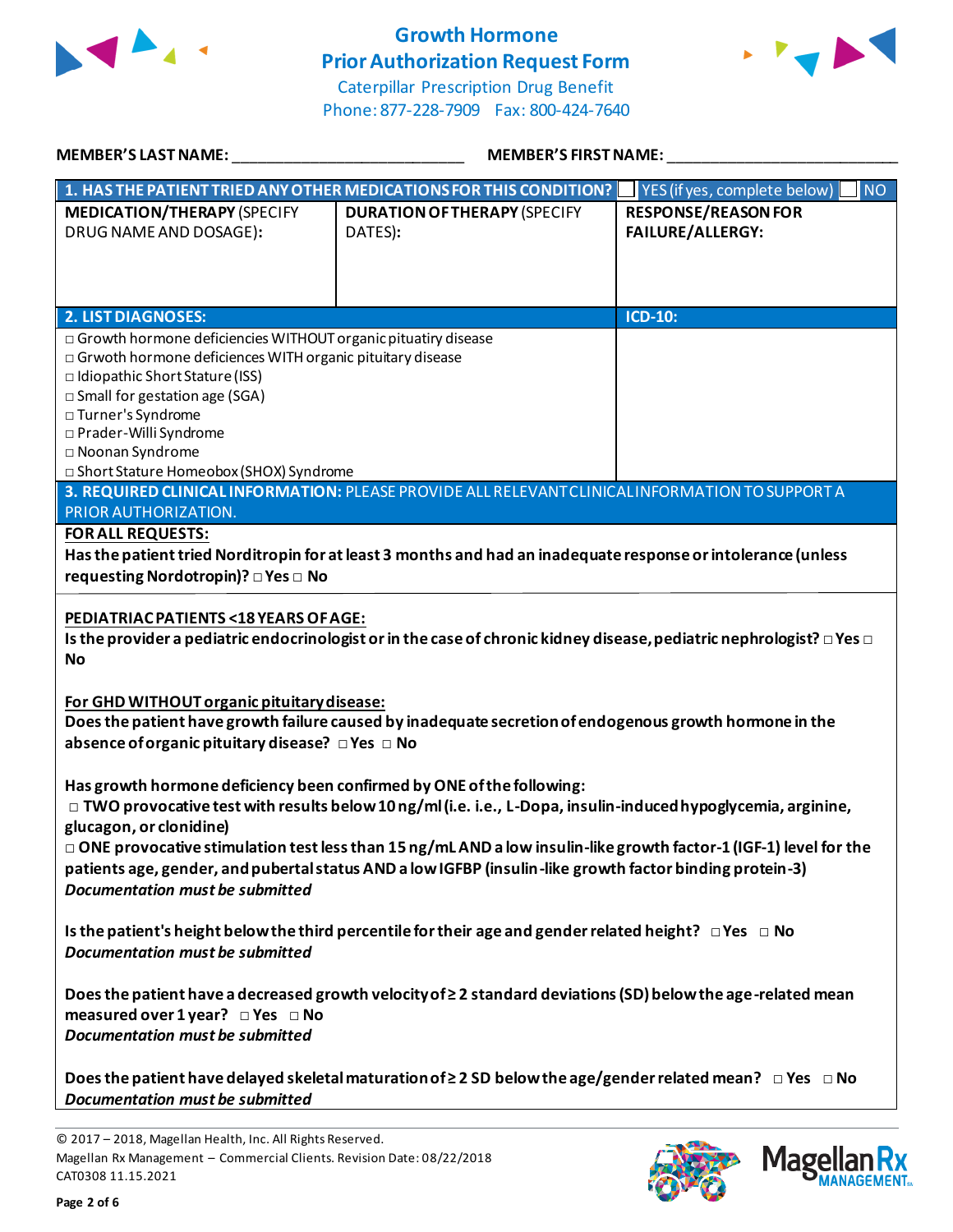

# **Growth Hormone Prior Authorization Request Form** Caterpillar Prescription Drug Benefit Phone: 877-228-7909 Fax: 800-424-7640



**MEMBER'S LAST NAME:** \_\_\_\_\_\_\_\_\_\_\_\_\_\_\_\_\_\_\_\_\_\_\_\_\_\_\_ **MEMBER'S FIRST NAME:** \_\_\_\_\_\_\_\_\_\_\_\_\_\_\_\_\_\_\_\_\_\_\_\_\_\_\_

**In patient's ≥ 10 years of age, are the epiphyses confirmed as open? □ Yes □ No** *Documentation must be submitted*

## **For GHD WITH organic pituitary disease:**

**Does the patient have a diagnosis of GHD caused by an inadequate secretion of endogenous growth hormone in the presence of organic pituitary disease (e.g., head trauma, cranial irradiation, stroke, hypopituitarism, panhypopituitarism, known mutations, irreversible and/or post-surgery hypothalamic-pituitary lesions, embryopathic / congenital defects of the pituitary, septo-optic dysplasia)? □ Yes □ No**

**Is the serum IGF-1 level lower than the age-specific lower limit of normal? □ Yes □ No** *Documentation must be submitted*

**Does the MRI or CT of head show pituitary stalk agenesis, empty sella, sellar or supra-sellar mass lesion, and/or ectopic posterior pituitary "bright spot"? □ Yes □ No** *Documentation must be submitted*

**For idiopathic short stature (ISS): Does the patient have a diagnosis of non growth hormone deficient short stature? □ Yes □ No**

**Is the patient's height standard deviation score (SDS) of 2.25 or below the mean chronological age and sex? □ Yes □ No** *Documentation must be submitted*

**Have other causes such as genetic, metabolic, or organ system dysfunction been ruled out and documented? □ Yes □ No** *Documentation must be submitted*

**For chronic kidney disease: Has the patient received a renal transplant? □ Yes □ No**

**Is the patient's height below the 3rd percentile for their age and gender related height? □ Yes □ No** *Documentation must be submitted*

**Small for Gestational Age (SAG):**

**Was the patient born small for gestational age (SGA), defined as birth weight and/or birth length two or more SDs below the mean for gestational age? □ Yes □ No** *Documentation must be submitted*

**Has the patient failed to catch up in growth by 2-4 years of age, defined as two or more SDs below the mean in birth weight and/or birth height for age and sex? □ Yes □ No** *Documentation must be submitted*

**Does the patient have another clinically defined syndrome known to cause short stature due to primary gro wth failure(per ICPED), including Down Syndrome (Trisomy 21) and Silver-Russell syndrome? □ Yes □ No** *Documentation must be submitted*

**Does the patient have congenital bone dysplasia, including achondroplasia and hypochondroplasia? □ Yes □ No** *Documentation must be submitted*

© 2017 – 2018, Magellan Health, Inc. All Rights Reserved. Magellan Rx Management – Commercial Clients. Revision Date: 08/22/2018 CAT0308 11.15.2021



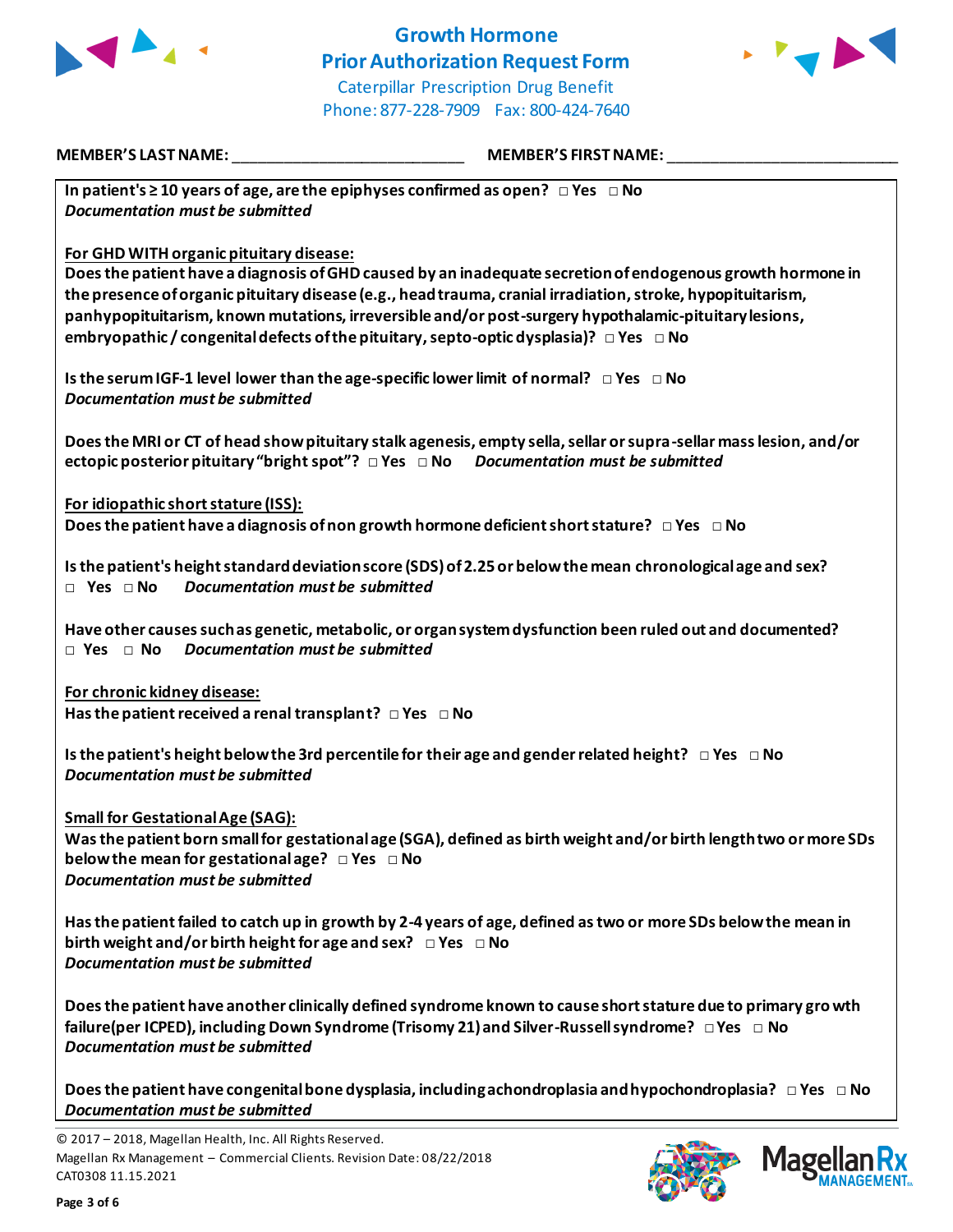

# **Growth Hormone Prior Authorization Request Form** Caterpillar Prescription Drug Benefit



Phone: 877-228-7909 Fax: 800-424-7640

| <b>MEMBER'S LAST NAME:</b> | <b>MEMBER'S FIRST NAME:</b> |
|----------------------------|-----------------------------|

**For Turner's syndrome: Was the patient's diagnosis confirmed by chromosome analysis? □ Yes □ No** *Documentation must be submitted*

**Does the patient's height fall below the 5th percentile for chronological age and sex? □ Yes □ No** *Documentation must be submitted*

**For Prader-Willi Syndrome: Was the diagnosis confirmed by genetic testing (loss of gene function associated with chromosome 15 such as translocation or maternal uniparental disomy)? □ Yes □ No** *Documentation must be submitted*

**Has an assessment of underlying airway obstruction including sleep studies been completed? □ Yes □ No** *Documentation must be submitted*

**Does the patient have any of the following:** 

**□ severe obesity** 

**□ history of upper airway obstruction** 

**□ respiratory compromise** 

**□ severe sleep apnea**

**For Short Stature Homeobox (SHOX) deficiencies: Was the diagnosis confirmed via chromosomes analysis? □ Yes □ No**

**For ADULT patients ≥ 18 years of age:**

**Does the patient have adult onset GHD alone or with multiple hormone deficiencies (such as hypopituitarism), as a result of pituitary disease, hypothalamic disease, surgery, radiation therapy, or trauma? □ Yes □ No**

**Is the patient's serum IGF-1 concentration lower than the age-specific lower limit of normal in a ptient who has organic pituitary disease? □ Yes □ No** *Documentation must be submitted*

**Does that patient have a subnormal GH response to insulin-induced hypoglycemia (<5.1 ng/mL) or arginine-GHRH (<4.1ng/mL)? □ Yes □ No** *Documentation must be submitted*

**For Adults with childhood-onset GHD: Does the patient have childhood-onset GHD as a result of congenital, acquired, or idiopathic causes? □ Yes □ No**

**Has the patient been retested at least 1 month after GH therapy has been discontinued and final height has been achieved and subnormal responses to at least one standard GH stimulation test confirm need for GH therapy? □ Yes □ No**



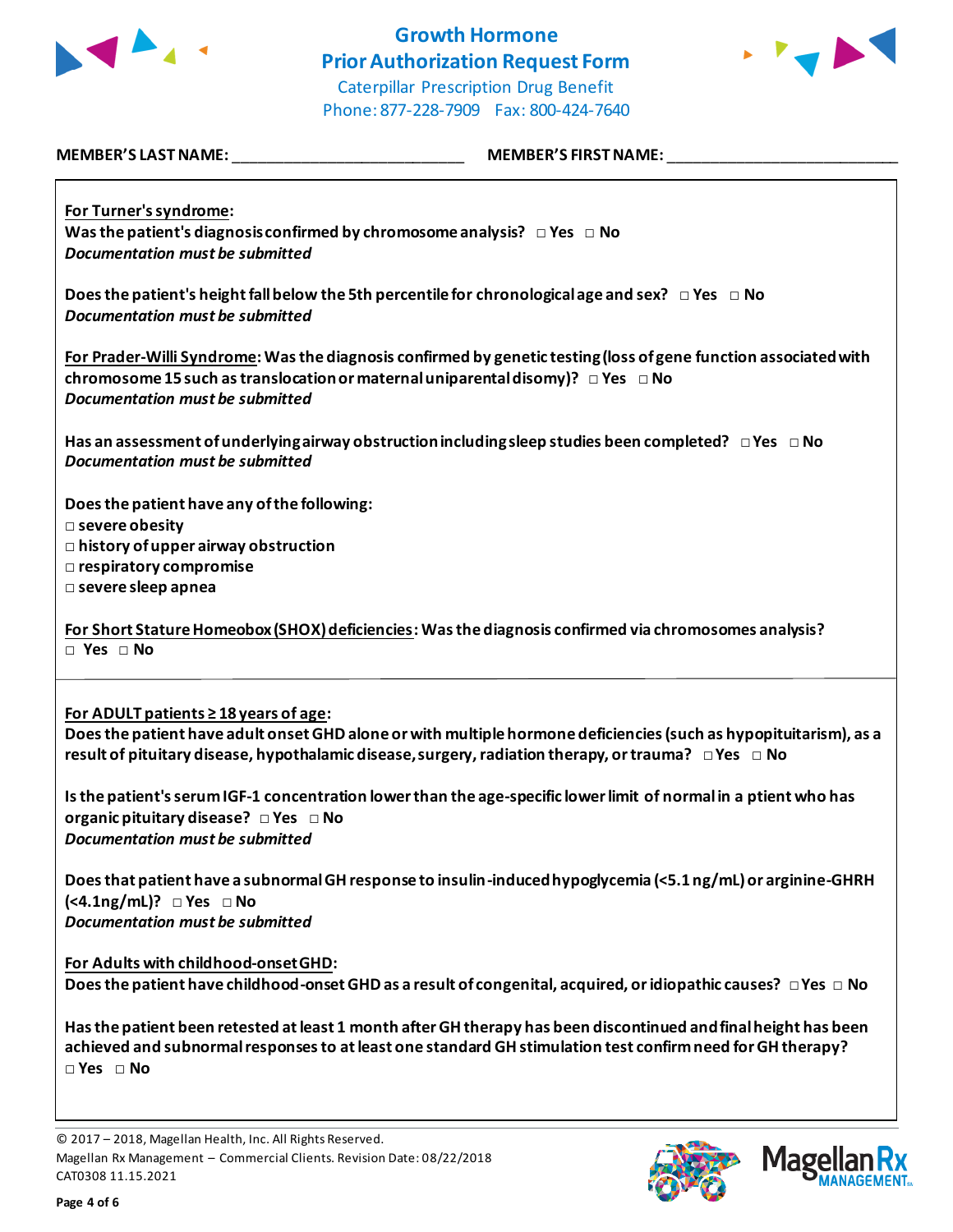

## **Growth Hormone Prior Authorization Request Form** Caterpillar Prescription Drug Benefit Phone: 877-228-7909 Fax: 800-424-7640



**MEMBER'S LAST NAME:** \_\_\_\_\_\_\_\_\_\_\_\_\_\_\_\_\_\_\_\_\_\_\_\_\_\_\_ **MEMBER'S FIRST NAME:** \_\_\_\_\_\_\_\_\_\_\_\_\_\_\_\_\_\_\_\_\_\_\_\_\_\_\_

**For GHD with organic pituitary disease:** 

**Does the patient have organic pituitary disease (e.i. head trauma, cranial irradiation, stroke, hypopituitarism, panhypopituitarism, known mutations, irreversible and/or post-surgery hypothalamic-pituitary lesions, embryopathic / congenital defects of the pituitary, septo-optic dysplasia)? □ Yes □ No** *Documentation must be submitted*

**Does the patient have past OR current IGF-1 levels that are below the age-and sex-appropriate reference range without GH therapy? □ Yes □ No** *Documentation must be submitted*

**Has the patient had a subnormal GH response to insulin-induced hypoglycemia hypoglycemia (<5.1ng/ml) or arginine-GHRH (<4.1ng/ml)? □ Yes □ No**

**ZORBTIVE only: Does the patient have a diagnosis of short bowel syndrome as a result of resected or damaged bowel?** □ Yes □ No

**Does the patient have any of the following symptoms:** 

- **□ chronic diarrhea**
- **□ weight loss**
- **□ electrolyte imbalances**
- **□ malnutrition**
- **□ dehydration**
- **□ malabsorption of fats, vitamins and minerals**

**Is the patient receiving specialized nutrional support (i.e. parenteral nutrion or enteral feedings)? □ Yes □ No** *Documentation must be submitted*

### **REAUTHORIZATION**

**Pediatric patients < 18 years of age:** 

**Does the patient have one of the following diagnosis:**

- **□ growth hormone deficiency**
- **□ small for gestational age (SGA)**
- **□ idiopathic short stature (ISS)**
- **□ growth failure due to Turner's syndrome**
- **□ Noonan Syndrome**
- **□ Short stature homeobox (SHOX) deficiency**
- **□ chronic kidney disease**

**Are the patient's epiphyses open? □ Yes □ No**

**If the patient is male with a bone age of up to 16 years of age, is the patient's growth response at least 4.5 cm/year (prepubertal growth rate) or at least 2.5 cm/yr (post-puberty growth rate)? □ Yes □ No**

**If the patient if female with ab one age of up to 14 years, is the patient's growth response at least 4.5 cm/yr (prepubertal growth rate) or at least 2.5 cm/yr (post-puberty growth rate)? □ Yes □ No**

© 2017 – 2018, Magellan Health, Inc. All Rights Reserved. Magellan Rx Management – Commercial Clients. Revision Date: 08/22/2018 CAT0308 11.15.2021